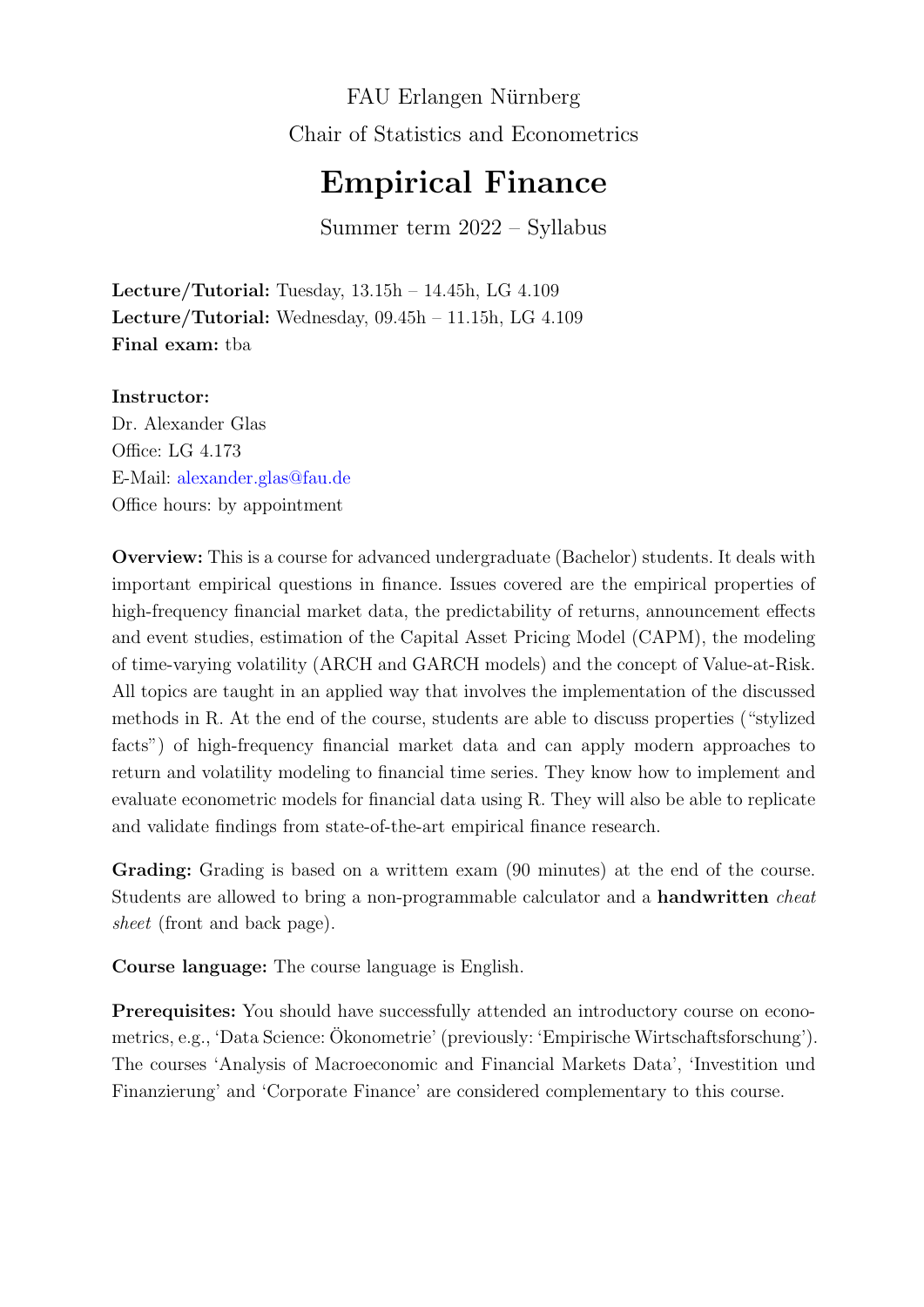Course requirements: Course participants are strongly advised to. . .

- Attend. You can only fully benefit from this course if you attend the lectures and tutorials regularly because the course content is highly cumulative, meaning that later topics rely heavily on the material covered in previous weeks.
- Prepare. Ideally, read the suggested literature before class and be prepared to discuss them and to ask any open questions that you may have.
- Follow the website. The course material will be provided through the course website on StudOn. Important announcements will also be made using this platform.
- Code. Your learning gains will be much higher if you work regularly on the R exercises, which ask to implement the material that is covered in the lectures.

R Software: R is a free software environment. You can download R using any of the links on the following website: <https://cran.r-project.org/mirrors.html>.

It is recommended that you use RStudio as an editor to organize your code. You can download a free copy of RStudio Desktop [here](https://www.rstudio.com/products/rstudio/download/) (use the download button on the left side).

We will use the first exercise session to explain how to install R/RStudio and to make sure that it works on everyone's laptop. The first exercise sessions are designed such that they cover the basics of programming in R.

There are also many excellent online courses for learning R, which you may want to consult if you do not have any prior experience with R. The following courses are recommended:

- 'Basiskurs  $R/R$ Studio' provided by our chair (course language is German);
- A free course on [Coursera](https://www.coursera.org/learn/r-programming/home/welcome) offered by John Hopkins University;
- The book 'R Programming for Data Science' by one of the Coursera authors;
- Many tutorials on various aspects of R offered via the [swirl project;](https://swirlstats.com/)
- The course ['Topics in R Statistical Language'](https://online.stat.psu.edu/stat484/lesson/welcome-stat-484) offered by PennState University.

The most important thing to enhance your programming skills and to master the implementation of econometric methods is to try coding a lot.